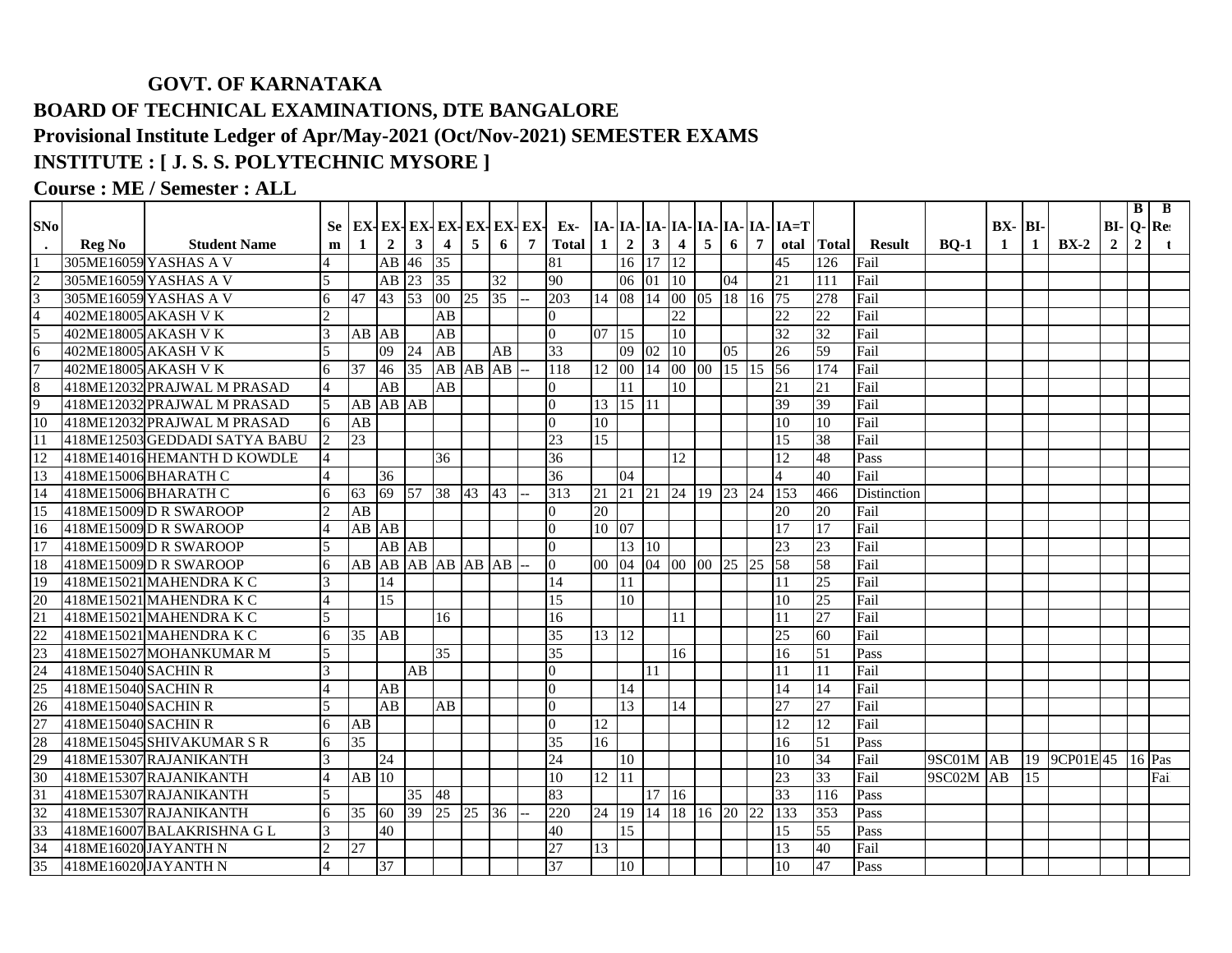| 418ME16020 JAYANTH N<br>36            | 6 | 35    |                    |              |                 |    |    | 35              | 14         |         |          |                                        |       |    |    | 14                       | 49              | Pass               |           |     |  |     |
|---------------------------------------|---|-------|--------------------|--------------|-----------------|----|----|-----------------|------------|---------|----------|----------------------------------------|-------|----|----|--------------------------|-----------------|--------------------|-----------|-----|--|-----|
| 37<br>418ME16023 KIRAN H R            |   | 14    |                    |              |                 |    |    | 14              | 17         |         |          |                                        |       |    |    | 17                       | 31              | Fail               |           |     |  |     |
| 38<br>418ME16023 KIRAN H R            |   | 18    | 35                 |              |                 |    |    | 53              | 06 10      |         |          |                                        |       |    |    | 16                       | 69              | Fail               |           |     |  |     |
| 39<br>418ME16023 KIRAN H R            |   |       | 42                 |              |                 |    |    | 42              |            | 11      |          |                                        |       |    |    | 11                       | 53              | Pass               |           |     |  |     |
| 40<br>418ME16026M SUMANTH             |   |       | AB                 |              |                 |    |    | $\Omega$        |            | 08      |          |                                        |       |    |    | 8                        | 8               | Fail               |           |     |  |     |
| 41<br>418ME16026 M SUMANTH            |   | 09    |                    | 35           |                 |    |    | 44              | 05         |         | 11       |                                        |       |    |    | 16                       | 60              | Fail               |           |     |  |     |
| 42<br>418ME16026 M SUMANTH            |   | 35    | AB                 |              | 35              |    |    | 70              | $15 \, 16$ |         |          | 11                                     |       |    |    | 42                       | 112             | Fail               |           |     |  |     |
| 43<br>418ME16041 PRAJWAL SHANKPAL     |   |       | 43                 |              |                 |    |    | 43              |            | 14      |          |                                        |       |    |    | 14                       | 57              | Pass               |           |     |  |     |
| 44<br>418ME16041 PRAJWAL SHANKPAL     |   | AB    |                    |              |                 |    |    | $\overline{0}$  | 17         |         |          |                                        |       |    |    | 17                       | 17              | Fail               |           |     |  |     |
| 45<br>418ME16041 PRAJWAL SHANKPAL     |   |       | AB                 |              |                 |    |    | $\overline{0}$  |            | 14      |          |                                        |       |    |    | 14                       | 14              | Fail               |           |     |  |     |
| 46<br>418ME16041 PRAJWAL SHANKPAL     | 5 |       |                    | 35           |                 |    |    | 35              |            |         | 10       |                                        |       |    |    | 10                       | 45              | Pass               |           |     |  |     |
| 47<br>418ME16047 ROHANGOWDA N         |   |       |                    | 36           |                 |    |    | 36              |            |         | 10       |                                        |       |    |    | 10                       | 46              | Pass               |           |     |  |     |
| 48<br>418ME16047 ROHANGOWDA N         | 3 |       | AB 38              |              |                 |    |    | $\overline{38}$ |            | 12      | 10       |                                        |       |    |    | 22                       | 60              | Fail               |           |     |  |     |
| 49<br>418ME16047 ROHANGOWDA N         | 5 |       |                    |              | 06              |    |    | 6               |            |         |          | 15                                     |       |    |    | 15                       | 21              | Fail               |           |     |  |     |
| 50<br>418ME16047 ROHANGOWDA N         | 6 | 53    | 44 48 39 35 38     |              |                 |    |    | 257             |            |         |          | 20 21 16 19 19 24 23                   |       |    |    | 142                      | 399             | <b>First Class</b> |           |     |  |     |
| $\overline{51}$<br>418ME16048 SAGAR K |   |       |                    | 79           |                 |    |    | 79              |            |         | 10       |                                        |       |    |    | 10                       | 89              | Pass               |           |     |  |     |
| 52<br>418ME16308 M K NARAYANA RAO     | 3 | 10    | 23                 |              |                 |    |    | 33              | 10 10      |         |          |                                        |       |    |    | 20                       | 53              | Fail               | 15SC01MAB | 105 |  | Fai |
| 53<br>418ME16308 M K NARAYANA RAO     |   |       | AB                 |              |                 |    |    | $\overline{0}$  |            | 05      |          |                                        |       |    |    | $\overline{5}$           | 5               | Fail               | 15SC02MAB | 15  |  | Fai |
| 54<br>418ME16308 M K NARAYANA RAO     |   |       | AB                 |              | $\overline{AB}$ |    |    | $\theta$        |            | 13      |          | 10                                     |       |    |    | 23                       | $\overline{23}$ | Fail               |           |     |  |     |
| 55<br>418ME16308 M K NARAYANA RAO     | 6 | AB AB |                    |              |                 |    |    | $\overline{0}$  | 11 11      |         |          |                                        |       |    |    | 22                       | 22              | Fail               |           |     |  |     |
| 418ME17011 C K NITIN<br>56            |   |       |                    | 35           |                 |    |    | 35              |            |         | 10       |                                        |       |    |    | 10                       | 45              | Pass               |           |     |  |     |
| 57<br>418ME17011 C K NITIN            |   | 20    |                    |              |                 |    |    | 20              | 10         |         |          |                                        |       |    |    | 10                       | 30              | Fail               |           |     |  |     |
| 58<br>418ME17011 C K NITIN            |   | 11    | $05 \overline{10}$ |              |                 |    |    | 26              | 05 10 12   |         |          |                                        |       |    |    | 27                       | 53              | Fail               |           |     |  |     |
| 59<br>418ME17014DHEERAJ C             |   |       | 35                 |              |                 |    |    | 35              |            | 12      |          |                                        |       |    |    | 12                       | 47              | Pass               |           |     |  |     |
| 60<br>418ME17014DHEERAJ C             |   | 19    |                    |              |                 |    |    | 19              | 10         |         |          |                                        |       |    |    | 10                       | 29              | Fail               |           |     |  |     |
| 61                                    |   |       |                    | 20 35 41     |                 |    |    |                 |            |         |          |                                        |       |    |    | $\overline{32}$          |                 | Fail               |           |     |  |     |
| 418ME17014 DHEERAJ C                  |   |       | 56 44 25 36 38     |              |                 |    |    | 96              |            |         | 10 06 16 | 13 18 25 25 25                         |       |    |    |                          | 128             |                    |           |     |  |     |
| 418ME17014 DHEERAJ C<br>62            | 6 | 46    |                    |              |                 |    |    | 245             | 22         | 13      |          |                                        |       |    |    | 141                      | 386             | <b>First Class</b> |           |     |  |     |
| 63<br>418ME17016 GNANESH H S          |   |       | 16                 |              |                 |    |    | 16              |            | 14      |          |                                        |       |    |    | 14                       | 30              | Fail               |           |     |  |     |
| 64<br>418ME17016 GNANESH H S          |   |       | AB                 |              |                 |    |    | $\Omega$        |            | 15      |          |                                        |       |    |    | 15                       | 15              | Fail               |           |     |  |     |
| 418ME17016 GNANESH H S<br>65          | 6 | 16    | 45                 |              |                 |    |    | 61              | 12         | 12      |          |                                        |       |    |    | 24                       | 85              | Fail               |           |     |  |     |
| 418ME17019 KARTHIK H H<br>66          |   |       |                    | 41           |                 |    |    | 41              |            |         | 19       |                                        |       |    |    | 19                       | 60              | Pass               |           |     |  |     |
| 67<br>418ME17019 KARTHIK H H          |   | AB 10 |                    |              |                 |    |    | 10              | 17 22      |         |          |                                        |       |    |    | 39                       | 49              | Fail               |           |     |  |     |
| 418ME17019 KARTHIK H H<br>68          | 6 |       | 24                 |              |                 |    |    | 24              |            | 10      |          |                                        |       |    |    | 10                       | 34              | Fail               |           |     |  |     |
| 69<br>418ME17029 MANOJ H              |   |       | AB                 |              |                 |    |    | $\Omega$        |            | 09      |          |                                        |       |    |    | <sup>Q</sup>             | $\mathbf Q$     | Fail               |           |     |  |     |
| 70<br>418ME17029 MANOJ H              |   | AВ    |                    | 17           |                 |    |    | 17              | 14         |         | 14       |                                        |       |    |    | 28                       | 45              | Fail               |           |     |  |     |
| $\overline{71}$<br>418ME17029 MANOJ H |   | 06    | 26 11              |              |                 | 25 | 26 | 94              |            | 10   13 | 12       |                                        | 14 21 |    |    | 70                       | 164             | Fail               |           |     |  |     |
| 72<br>418ME17032 NAVEEN S             |   | 66    | 71                 | 63 30 38     |                 |    | 39 | 307             |            |         |          |                                        |       |    |    | 20 20 17 22 19 23 23 144 | 451             | <b>First Class</b> |           |     |  |     |
| 73<br>418ME17037 PRAJWAL S            |   | 42    | 70                 | 59 33 26     |                 |    | 43 | 273             | 24 17      |         |          | $\boxed{20}$ $\boxed{20}$ $\boxed{16}$ |       | 24 | 23 | 144                      | 417             | <b>First Class</b> |           |     |  |     |
| 74<br>418ME17044 SANJAYKUMAR K        | 6 |       | 62                 |              |                 |    |    | 62              |            | 10      |          |                                        |       |    |    | 10                       | 72              | Pass               |           |     |  |     |
| 75<br>418ME17047 SHASHANK CN          |   |       | 22                 |              |                 |    |    | 22              |            | 12      |          |                                        |       |    |    | 12                       | 34              | Fail               |           |     |  |     |
| 76<br>418ME17047 SHASHANK C N         | 5 |       | 21                 | $ 39\rangle$ |                 |    |    | 60              |            | 11 11   |          |                                        |       |    |    | 22                       | 82              | Fail               |           |     |  |     |
| 77<br>418ME17047 SHASHANK CN          | 6 | 43    | 72                 | 57 25 26 40  |                 |    |    | 263             | 20 17      |         |          | 17 21 19 25                            |       |    | 24 | 143                      | 406             | <b>First Class</b> |           |     |  |     |
| 78<br>418ME17049 SRINIDHI PATEL N     |   |       |                    | 65           |                 |    |    | 65              |            |         | 11       |                                        |       |    |    | 11                       | 76              | Pass               |           |     |  |     |
| 79<br>418ME17049 SRINIDHI PATEL N     | 6 | 48 77 |                    | 55 38 43     |                 |    | 43 | 304             | 19 22      |         |          | 22 22 21 20 21                         |       |    |    | 147                      | 451             | <b>First Class</b> |           |     |  |     |
| 80<br>418ME17050 SRINIDHI S           | 3 | 23    |                    |              |                 |    |    | 23              | 12         |         |          |                                        |       |    |    | 12                       | 35              | Fail               |           |     |  |     |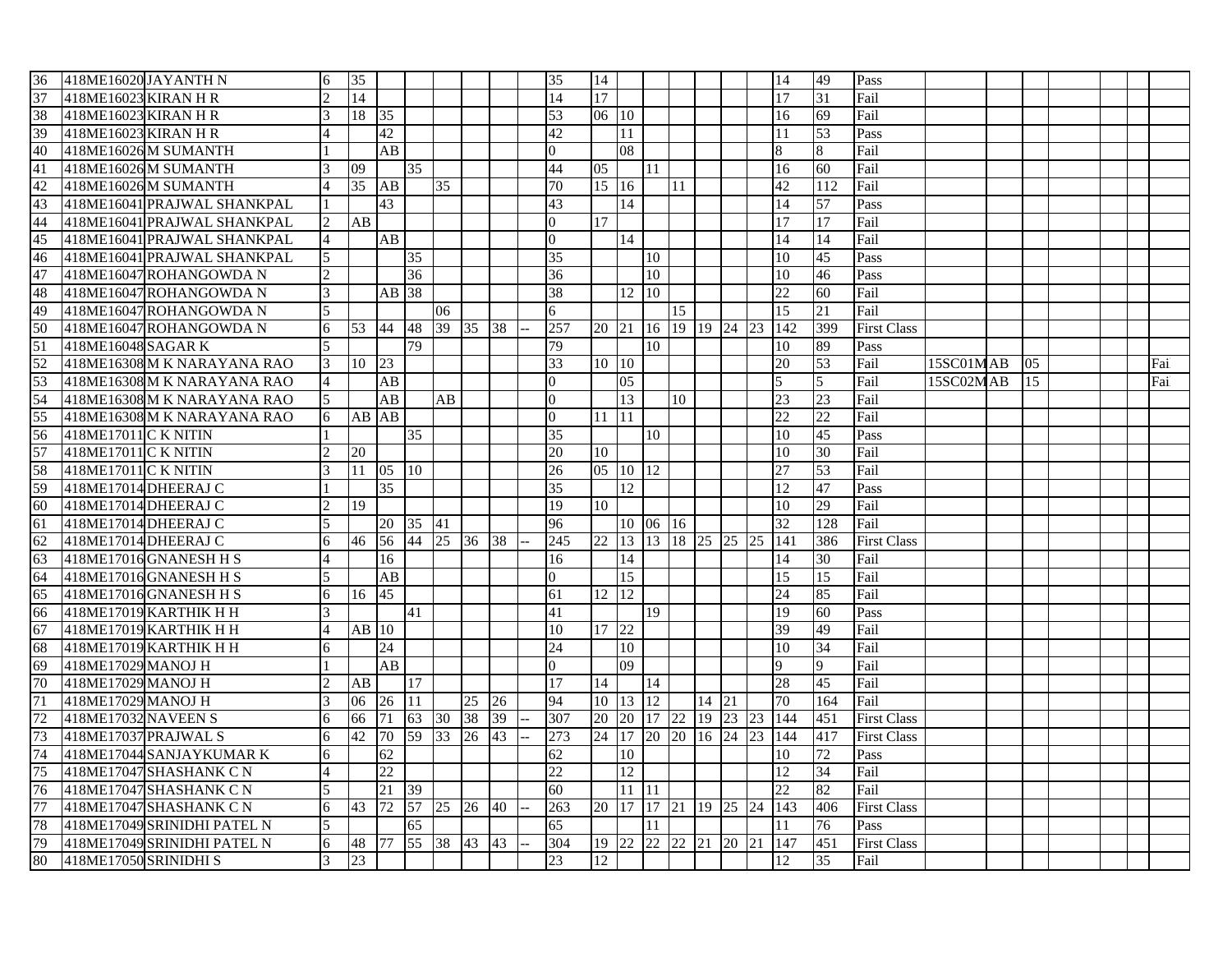| 81  | 418ME17050 SRINIDHI S    |                                   | 5               |                 |                 | 35 48                           |    |                 |    |                   | 83              |              |                | 10 15           |                   |               |                      |           | 25               | 108             | Pass               |  |  |  |  |
|-----|--------------------------|-----------------------------------|-----------------|-----------------|-----------------|---------------------------------|----|-----------------|----|-------------------|-----------------|--------------|----------------|-----------------|-------------------|---------------|----------------------|-----------|------------------|-----------------|--------------------|--|--|--|--|
| 82  | 418ME17050 SRINIDHI S    |                                   | 6               | 36 52           |                 | 46 25                           |    | 25 36           |    |                   | 220             |              |                |                 | 24 19 19 21 18 23 |               |                      |           | 20 144           | 364             | Pass               |  |  |  |  |
| 83  |                          | 418ME17051 SRIVATHSA ATREYAS B F6 |                 | 48              |                 |                                 |    |                 |    |                   | 48              | 16           |                |                 |                   |               |                      |           | 16               | 64              | Pass               |  |  |  |  |
| 84  |                          | 418ME17052 SRIVATSA S             |                 |                 |                 | 23                              |    |                 |    |                   | 23              |              |                | $\overline{13}$ |                   |               |                      |           | 13               | 36              | Fail               |  |  |  |  |
| 85  |                          | 418ME17052 SRIVATSA S             |                 | $AB$ 07         |                 | 13                              |    |                 |    |                   | 20              |              | $10 \ 16 \ 10$ |                 |                   |               |                      |           | 36               | 56              | Fail               |  |  |  |  |
| 86  |                          | 418ME17052 SRIVATSA S             | 3               | 21              | 15              | $\overline{36}$                 |    |                 |    |                   | 72              | 16 15        |                | 17              |                   |               |                      |           | 48               | 120             | Fail               |  |  |  |  |
| 87  |                          | 418ME17058 VINAYKUMAR H M         | 5               |                 |                 | 60                              |    |                 |    |                   | 60              |              |                | 12              |                   |               |                      |           | 12               | 72              | Pass               |  |  |  |  |
| 88  | 418ME17059 VINOD S       |                                   | 6               | 35 60           |                 | 41 29                           |    | 26 40           |    |                   | 231             | 18 16        |                |                 |                   |               | 15 23 17 25 23       |           | 137              | 368             | Pass               |  |  |  |  |
| 89  |                          | 418ME17062 YESHWANTH T            | $\overline{4}$  |                 |                 | $\overline{47}$ $\overline{40}$ |    |                 |    |                   | 87              |              |                | 10              | 10                |               |                      |           | 20               | 107             | Pass               |  |  |  |  |
| 90  |                          | 418ME17062 YESHWANTH T            | 5               |                 | 24              |                                 | 35 |                 |    |                   | 59              |              | 10             |                 | 10                |               |                      |           | 20               | 79              | Fail               |  |  |  |  |
| 91  |                          | 418ME17062 YESHWANTH T            | 6               | 63              |                 | 72 55 41                        |    | 25              | 37 |                   | 293             |              |                |                 |                   |               | 20 19 21 23 20 22 22 |           | $\overline{147}$ | 440             | <b>First Class</b> |  |  |  |  |
| 92  |                          | 418ME17306 KRUPARAGHAVENDRA N6    |                 | 49              |                 |                                 |    |                 |    |                   | 49              | 15           |                |                 |                   |               |                      |           | 15               | 64              | Pass               |  |  |  |  |
| 93  |                          | 418ME18002 ABHISHEK D             | 6               | 44              |                 | 53 56 27                        |    | 35              | 42 |                   | 257             |              |                |                 | 20 18 17 20 17 25 |               |                      | <b>23</b> | 140              | 397             | <b>First Class</b> |  |  |  |  |
| 94  |                          | 418ME18003 ABHISHEK R             |                 | 21              |                 |                                 |    |                 |    |                   | 21              | 21           |                |                 |                   |               |                      |           | 21               | 42              | Fail               |  |  |  |  |
| 95  |                          | 418ME18003 ABHISHEK R             |                 |                 |                 | 35                              |    |                 |    |                   | 35              |              |                | 10              |                   |               |                      |           | 10               | 45              | Pass               |  |  |  |  |
| 96  |                          | 418ME18003 ABHISHEK R             | $6\overline{6}$ | 58              | 81              | 76 39                           |    | $\overline{36}$ | 46 |                   | 336             | 22 19        |                |                 | 20 20 21          |               | 25                   | 25        | $\overline{152}$ | 488             | Distinction        |  |  |  |  |
| 97  |                          | 418ME18004 ABHISHEKGOWDA P N      | 6               | $\overline{24}$ | 69              | 62 35                           |    | $\overline{35}$ | 47 |                   | 272             | 19 19        |                | $\overline{15}$ | 21                | 18            | 21                   | 23        | 136              | 408             | Fail               |  |  |  |  |
| 98  |                          | 418ME18005 ANANTH KUMAR H J       | 6               | 60              | 85              | 78 49                           |    | 43              | 44 |                   | 359             |              |                |                 | 23 25 24 23 25 25 |               |                      |           | 25 170           | 529             | Distinction        |  |  |  |  |
| 99  |                          | 418ME18007 BHARATH PN             | $\overline{2}$  | 11              |                 |                                 |    |                 |    |                   | 11              | 19           |                |                 |                   |               |                      |           | 19               | 30              | Fail               |  |  |  |  |
| 100 |                          | 418ME18007 BHARATH PN             |                 |                 |                 | 42                              |    |                 |    |                   | 42              |              |                | 11              |                   |               |                      |           | 11               | 53              | Pass               |  |  |  |  |
| 101 |                          | 418ME18007 BHARATH PN             | 6               | 35              | 88              | 47 28                           |    | 26              | 42 |                   | 266             |              |                |                 | 20 16 17 19 19 25 |               |                      | 24        | 140              | 406             | <b>First Class</b> |  |  |  |  |
| 102 |                          | 418ME18009 BHASKAR V              |                 |                 | AB              |                                 |    |                 |    |                   | $\Omega$        |              | 11             |                 |                   |               |                      |           | 11               | 11              | Fail               |  |  |  |  |
| 103 |                          | 418ME18009 BHASKAR V              |                 | AB              | AB AB           |                                 |    |                 |    |                   | $\overline{0}$  |              | 19 08 10       |                 |                   |               |                      |           | 37               | $\overline{37}$ | Fail               |  |  |  |  |
|     | 104 418ME18009 BHASKAR V |                                   | 3               |                 |                 | AB AB AB                        |    |                 |    | $AB$ <sup>0</sup> |                 | $05\ 04\ 03$ |                |                 |                   |               |                      | 10        | $\overline{22}$  | 22              | Fail               |  |  |  |  |
| 105 | 418ME18009 BHASKAR V     |                                   | 5               | AB              |                 | AB AB AB                        |    |                 |    | $AB$ $AB$ $0$     |                 | 02 05        |                | 00 10           |                   |               | 04                   | 12 33     |                  | 33              | Fail               |  |  |  |  |
| 106 |                          | 418ME18009 BHASKAR V              | 6               | $00\,$          | 02              |                                 |    | AB AB AB AB     |    |                   | $\vert$ 2       | 00 00        |                | $\overline{03}$ | 00 00 15          |               |                      | 15 33     |                  | $\overline{35}$ | Fail               |  |  |  |  |
| 107 |                          | 418ME18010 BOJJA NARAYANA MURT3   |                 | 02              | 11              | 35 61                           |    |                 |    |                   | AB AB 109       | 09 11        |                | 11              | 10                |               | 13                   | 13 67     |                  | 176             | Fail               |  |  |  |  |
| 108 |                          | 418ME18011 CHANDAN S              | 6               | 38              | 90              | 67 40                           |    | 45              | 48 |                   | 328             | 21 22        |                | $ 19\rangle$    | 23 19 24          |               |                      |           | 25 153           | 481             | <b>Distinction</b> |  |  |  |  |
| 109 |                          | 418ME18013 CHETHAN S              |                 | 02              |                 |                                 |    |                 |    |                   | $\overline{2}$  | 21           |                |                 |                   |               |                      |           | 21               | 23              | Fail               |  |  |  |  |
|     | 110 418ME18013 CHETHAN S |                                   | 3               | 19              | AB 39           |                                 |    |                 |    |                   | 58              |              | 10 10 11       |                 |                   |               |                      |           | 31               | 89              | Fail               |  |  |  |  |
| 111 |                          | 418ME18013 CHETHAN S              | 5               |                 |                 | 41   16                         |    |                 |    |                   | 57              |              |                | 10              | 14                |               |                      |           | $\overline{24}$  | 81              | Fail               |  |  |  |  |
| 112 |                          | 418ME18013 CHETHAN S              | 6               | 23              | 62              | 51 36                           |    | 25              | 35 |                   | 232             | 15 19        |                | 15              | 22 18 25          |               |                      | <b>25</b> | 139              | 371             | Fail               |  |  |  |  |
|     |                          | 113 418ME18014 DARSHAN A          | 6               | 63              | 89              | 71                              | 39 | 41              | 48 |                   | 351             | 21 17        |                | 21              | 22                | 21            |                      |           | 24 24 150        | 501             | Distinction        |  |  |  |  |
| 114 |                          | 418ME18015 DARSHAN R              | 6               | 59              | 81              | 72                              | 47 | 46              | 48 |                   | 353             | 20 22 23     |                |                 | 24 21             |               | 25                   |           | 25 160           | 513             | Distinction        |  |  |  |  |
| 115 |                          | 418ME18017 DHRUVA DHARSHAN M      | 16              | 89              | 94              | 87 49                           |    | 47              | 48 |                   | 414             | 25 25        |                | 25              | 25                | 25            | 25                   | 25        | 175              | 589             | Distinction        |  |  |  |  |
|     |                          | 116 418ME18019 GOWTHAM RAJ K A    | 11.             |                 | 16              |                                 |    |                 |    |                   | 16              |              | 12             |                 |                   |               |                      |           | 12               | 28              | Fail               |  |  |  |  |
| 117 |                          | 418ME18019 GOWTHAM RAJ K A        | 3               | 17              |                 | 35                              |    |                 |    |                   | 52              | 11           |                | 13              |                   |               |                      |           | $\overline{24}$  | 76              | Fail               |  |  |  |  |
| 118 |                          | 418ME18019 GOWTHAM RAJ K A        | 5               |                 |                 | 23                              |    |                 |    |                   | $\overline{23}$ |              |                | 10              |                   |               |                      |           | 10               | 33              | Fail               |  |  |  |  |
|     |                          | 119 418ME18019 GOWTHAM RAJ K A    | 6               | 37              | $\overline{77}$ | 54 25                           |    | $\overline{25}$ | 38 |                   | 256             | 23 18        |                | 19              | 20 15 25          |               |                      | 23        | 143              | 399             | <b>First Class</b> |  |  |  |  |
| 120 | 418ME18020 HARISHA S     |                                   |                 |                 |                 | 19                              |    |                 |    |                   | 19              |              |                | 14              |                   |               |                      |           | 14               | 33              | Fail               |  |  |  |  |
| 121 | 418ME18020 HARISHA S     |                                   | 2               | $00\,$          | 07              | 07                              |    |                 |    |                   | 14              | 19 12        |                | 14              |                   |               |                      |           | 45               | 59              | Fail               |  |  |  |  |
| 122 | 418ME18020 HARISHA S     |                                   | 3               | $00\,$          |                 | 03 02 82                        |    | 25              |    | 25                | 137             | 10 10 10 21  |                |                 |                   | <sup>20</sup> |                      | 16 87     |                  | 224             | Fail               |  |  |  |  |
| 123 |                          | 418ME18022 JEEVAN H N             |                 | $\overline{37}$ |                 | 72                              |    |                 |    |                   | 109             | 15           |                | 13              |                   |               |                      |           | 28               | 137             | Pass               |  |  |  |  |
| 124 |                          | 418ME18022 JEEVAN H N             | 6               | 53              | 81              | 56 40                           |    | 32              | 40 |                   | 302             | 22 18        |                |                 | 15 21 16 25       |               |                      | 25        | $\overline{142}$ | 444             | <b>First Class</b> |  |  |  |  |
|     |                          | 125 418ME18023 KARTHIK H S        |                 | 25              |                 |                                 |    |                 |    |                   | 25              | 22           |                |                 |                   |               |                      |           | 22               | 47              | Fail               |  |  |  |  |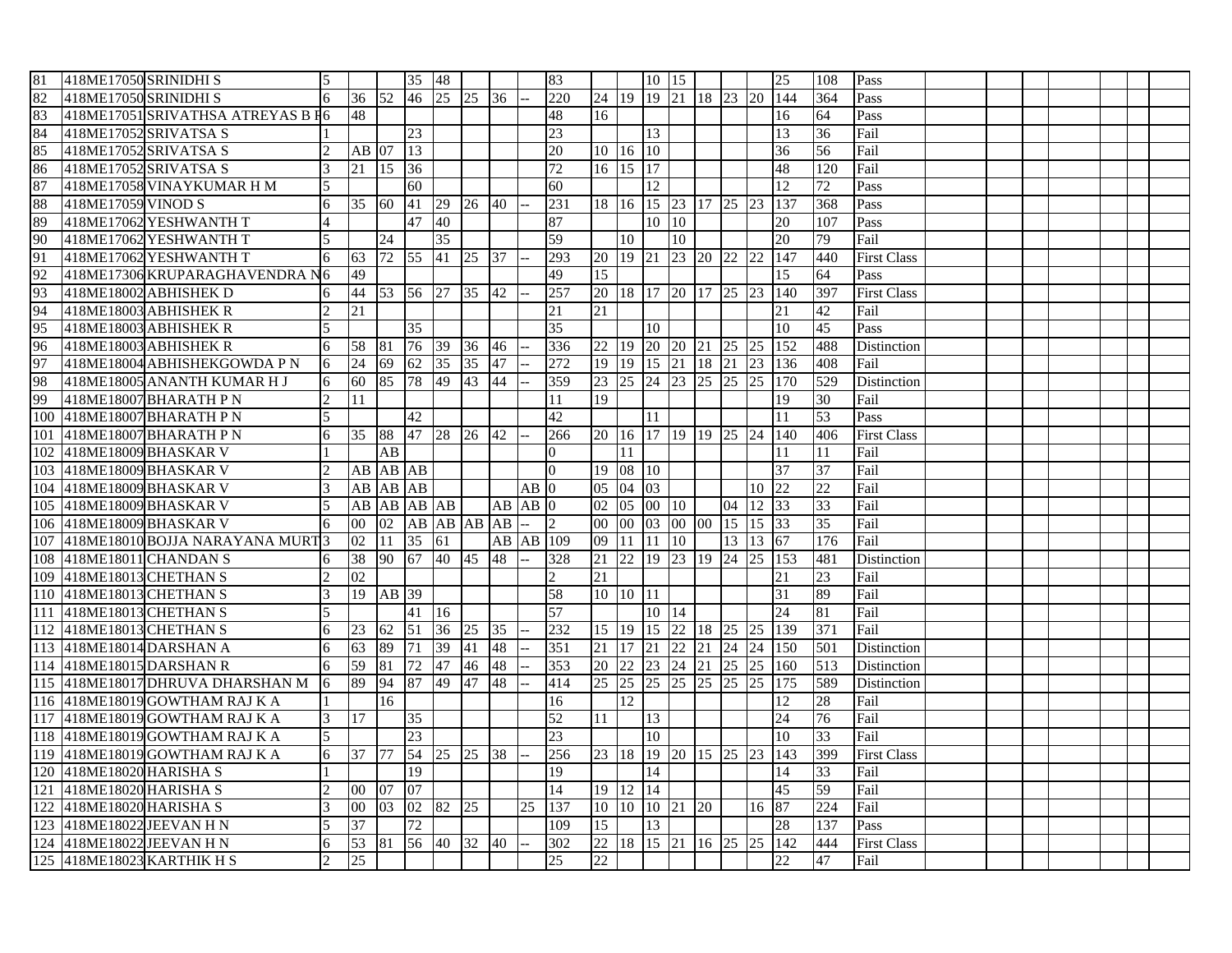|     |                         | 126 418ME18023 KARTHIK H S          | 5              |                 |                 | 26 39 46             |                 |                 |              | 111             |                 |         | 10 10 12                                       |       |                      |    |                 | $\overline{32}$          | 143             | Fail               |           |               |                     |  |     |
|-----|-------------------------|-------------------------------------|----------------|-----------------|-----------------|----------------------|-----------------|-----------------|--------------|-----------------|-----------------|---------|------------------------------------------------|-------|----------------------|----|-----------------|--------------------------|-----------------|--------------------|-----------|---------------|---------------------|--|-----|
| 127 |                         | 418ME18023 KARTHIK H S              | 6              | 42              | 73              | 67 35 32 44          |                 |                 |              | 293             |                 |         |                                                |       |                      |    |                 | 23 19 17 21 16 25 24 145 | 438             | <b>First Class</b> |           |               |                     |  |     |
| 128 | 418ME18024 KIRAN R      |                                     |                |                 | 44              |                      |                 |                 |              | 44              |                 | 13      |                                                |       |                      |    |                 | 13                       | 57              | Pass               |           |               |                     |  |     |
| 129 | 418ME18024 KIRAN R      |                                     | 6              | 55              | 67 67 35        |                      |                 | $\overline{25}$ | $ 43\rangle$ | 292             |                 |         |                                                |       |                      |    |                 | 23 22 20 21 21 23 23 153 | 445             | <b>First Class</b> |           |               |                     |  |     |
| 130 |                         | 418ME18025 MALLESH KR               | 6              | 59              | 88              | 83                   | 35              | 40              | 42           | 347             |                 |         |                                                |       | 20 20 24 24 21 25 25 |    |                 | 159                      | 506             | <b>Distinction</b> |           |               |                     |  |     |
| 131 |                         | 418ME18026 MOHAMMED SUHAIL          | $\overline{2}$ | 04              |                 |                      |                 |                 |              | $\overline{4}$  | 20              |         |                                                |       |                      |    |                 | 20                       | 24              | Fail               |           |               |                     |  |     |
| 132 |                         | 418ME18026 MOHAMMED SUHAIL          | 5              | 35              | AB 24 47        |                      |                 |                 |              | 106             | 10 17 06 12     |         |                                                |       |                      |    |                 | $\overline{45}$          | 151             | Fail               |           |               |                     |  |     |
| 133 |                         | 418ME18026 MOHAMMED SUHAIL          | 6              | 11              | 55 42 25 25     |                      |                 |                 | 38           | 196             |                 |         |                                                |       |                      |    |                 | 17 11 14 16 16 18 18 110 | 306             | Fail               |           |               |                     |  |     |
| 134 |                         | 418ME18028 NIKHIL M R               | 5              |                 |                 | 39                   |                 |                 |              | 39              |                 |         | 10                                             |       |                      |    |                 | 10                       | 49              | Pass               |           |               |                     |  |     |
| 135 |                         | 418ME18028 NIKHIL M R               | 6              | 41              | 53              | 44                   | 28              | $\overline{25}$ | 42           | 233             |                 |         |                                                |       |                      |    |                 | 17 12 14 17 16 18 18 112 | 345             | Pass               |           |               |                     |  |     |
| 136 |                         | 418ME18030 RAHUL GOWDA R            | 3              | 35              |                 | 37                   |                 |                 |              | 72              | 15              |         | 11                                             |       |                      |    |                 | 26                       | 98              | Pass               |           |               |                     |  |     |
|     |                         | 137 418ME18030 RAHUL GOWDA R        | 5              |                 |                 | 21 26                |                 |                 | 32           | 79              |                 |         |                                                | 05 13 |                      | 04 |                 | 22                       | 101             | Fail               |           |               |                     |  |     |
|     |                         | 138 418ME18030 RAHUL GOWDA R        | 6              | $\overline{36}$ | 55              | 55                   | 14              | $ 08\rangle$    | 35           | 203             | 12 07           |         |                                                |       | 12 00 00 25 24       |    |                 | 80                       | 283             | Fail               |           |               |                     |  |     |
| 139 | 418ME18031 RAHUL R      |                                     | 6              | 55              | 87              | 65                   | 48              | $\overline{33}$ | 46           | 334             | 23 20           |         | 23 21                                          |       | 23 24                |    | $\overline{24}$ | 158                      | 492             | Distinction        |           |               |                     |  |     |
|     |                         | 140 418ME18032 RAKESH H G           | $\overline{6}$ | 47              | 90              | 63 38                |                 | 43              | 47           | 328             |                 |         |                                                |       | 19 24 24 24 20 22    |    |                 | 20 153                   | 481             | Distinction        |           |               |                     |  |     |
|     |                         | 141 418ME18034 RANGANATH K M        | 5              |                 |                 | 42                   |                 |                 |              | 42              |                 |         | 14                                             |       |                      |    |                 | 14                       | 56              | Pass               |           |               |                     |  |     |
| 142 |                         | 418ME18034 RANGANATH KM             | 6              | 35              | $\overline{70}$ | 62 43 33             |                 |                 | 43           | 286             | 19 20           |         |                                                |       | 20 20 18 21 21       |    |                 | 139                      | 425             | <b>First Class</b> |           |               |                     |  |     |
|     |                         | 143 418ME18035 S CHARAN             | $\overline{5}$ |                 |                 | 59                   |                 |                 |              | 59              |                 |         | 12                                             |       |                      |    |                 | 12                       | 71              | Pass               |           |               |                     |  |     |
|     |                         | 144 418ME18035 S CHARAN             | 6              | 40              | 86 56 41 34     |                      |                 |                 | 42           | 299             |                 |         |                                                |       | 18 20 23 21 22 25 25 |    |                 | 154                      | 453             | <b>First Class</b> |           |               |                     |  |     |
| 145 |                         | 418ME18036 SACHIDANANDA GOVINI3     |                | 26              |                 | 35                   |                 |                 |              | 61              | 10              |         | 14                                             |       |                      |    |                 | 24                       | 85              | Fail               |           |               |                     |  |     |
|     |                         | 146 418ME18036 SACHIDANANDA GOVINI5 |                |                 |                 | 46                   |                 |                 |              | 46              |                 |         | 10                                             |       |                      |    |                 | 10                       | 56              | Pass               |           |               |                     |  |     |
|     |                         | 147 418ME18036 SACHIDANANDA GOVINI6 |                | 21              | 70              | 61 40 25 36          |                 |                 |              | 253             |                 |         |                                                |       | 19 17 20 21 16 24 21 |    |                 | 138                      | 391             | Fail               |           |               |                     |  |     |
| 148 |                         | 418ME18037 SACHIN K A               |                |                 | AB AB           |                      |                 |                 |              | $\Omega$        |                 | 15 15   |                                                |       |                      |    |                 | 30                       | 30              | Fail               |           |               |                     |  |     |
|     |                         | 149 418ME18037 SACHIN K A           | 5              | AB              |                 | $AB$ $\overline{AB}$ |                 |                 |              | $\overline{0}$  | 17              |         |                                                | 10 13 |                      |    |                 | 40                       | 40              | Fail               |           |               |                     |  |     |
| 150 |                         | 418ME18037 SACHIN K A               | 6              | 04              | AB 43 AB AB AB  |                      |                 |                 |              | 47              | $12 \mid 11$    |         |                                                |       | 14 13 18 24 22       |    |                 | 114                      | 161             | Fail               |           |               |                     |  |     |
| 151 |                         | 418ME18038 SACHIN R GUDGUR          | 6              | 80              | 100 92          |                      | 48              | 48              | 48           | 416             | 25 25           |         | 25                                             |       | 24 25 25             |    | 25              | 174                      | 590             | Distinction        |           |               |                     |  |     |
|     |                         | 152 418ME18041 SHASHANK J K         | 5              |                 |                 |                      | $\overline{35}$ |                 |              | $\overline{35}$ |                 |         |                                                | 17    |                      |    |                 | 17                       | 52              | Pass               |           |               |                     |  |     |
|     |                         | 153 418ME18041 SHASHANK J K         | 6              | 43              | 56 39           |                      | 43 25           |                 | 42           | 248             |                 |         |                                                |       |                      |    |                 | 20 19 12 24 17 24 23 139 | 387             | <b>First Class</b> |           |               |                     |  |     |
| 154 |                         | 418ME18044 SURYA PRAKASH G          | 6              | 69              | 82              | 78                   | 30              | 45              | 48           | 352             | $\overline{22}$ | 22      | 22                                             |       | 23 24 25             |    | 25              | 163                      | 515             | Distinction        |           |               |                     |  |     |
| 155 |                         | 418ME18046 TRISHUL G V              | 5              |                 |                 | 60                   |                 |                 |              | 60              |                 |         | 08                                             |       |                      |    |                 | 8                        | 68              | Pass               |           |               |                     |  |     |
| 156 |                         | 418ME18046 TRISHUL G V              | 6              | 45              | <b>70</b>       | 56                   | 43 25           |                 | 36           | 275             | 16 16           |         |                                                |       | 20 20 19 24 23       |    |                 | 138                      | 413             | <b>First Class</b> |           |               |                     |  |     |
|     |                         | 157 418ME18047 VARUN KOTEKERE M S   | 5              |                 |                 | 64                   |                 |                 |              | 64              |                 |         | 14                                             |       |                      |    |                 | 14                       | 78              | Pass               |           |               |                     |  |     |
|     |                         | 158 418ME18047 VARUN KOTEKERE M S   | 6              | 36              | 80 68 41        |                      |                 | 41              | 45           | 311             |                 |         |                                                |       | 19 17 22 24 22 25 25 |    |                 | 154                      | 465             | Distinction        |           |               |                     |  |     |
| 159 | 418ME18048 VINAY S      |                                     |                |                 | AB              |                      |                 |                 |              | $\Omega$        |                 | 13      |                                                |       |                      |    |                 | 13                       | 13              | Fail               |           |               |                     |  |     |
| 160 | 418ME18048 VINAY S      |                                     |                | $00\,$          |                 |                      |                 |                 |              | $\Omega$        | 15              |         |                                                |       |                      |    |                 | 15                       | 15              | Fail               |           |               |                     |  |     |
|     | 161 418ME18048 VINAY S  |                                     | 3              | 08              |                 | $\overline{AB}$      |                 |                 |              | 8               | 10 <sup>1</sup> |         | 17                                             |       |                      |    |                 | $\overline{27}$          | $\overline{35}$ | Fail               |           |               |                     |  |     |
| 162 | 418ME18048 VINAY S      |                                     |                |                 | 10              | 18 35                |                 |                 |              | 63              |                 |         | 11 07 12                                       |       |                      |    |                 | 30                       | 93              | Fail               |           |               |                     |  |     |
|     | 163 418ME18048 VINAY S  |                                     | 6              | 14              | 65              | 36 28                |                 | 25              | 36           | 204             |                 |         |                                                |       | 14 13 17 18 18 25    |    | 25              | $\overline{130}$         | 334             | Fail               |           |               |                     |  |     |
|     |                         | 164 418ME18049 YASHWANTH D          | 6              | $\overline{59}$ | 72              | 79                   | 37              | 44              | 48           | 339             | 19 21           |         | 23                                             |       | 25 25 23             |    | 25              | 161                      | 500             | Distinction        |           |               |                     |  |     |
| 165 |                         | 418ME18050 YASHWANTH KUMAR S L6     |                | 68              | 60              | 76 30                |                 | $\overline{34}$ | 47           | 315             | 19   18         |         |                                                |       | 20 21 20 25 25       |    |                 | 148                      | 463             | <b>First Class</b> |           |               |                     |  |     |
| 166 |                         | 418ME18201 YASHRAJ MISHRA           | 6              | 46              | 57              | 67 31                |                 | $\overline{25}$ | 44           | 270             |                 |         |                                                |       | 19 15 17 19 18 25    |    | 25              | 138                      | 408             | <b>First Class</b> |           |               |                     |  |     |
|     |                         | 167 418ME18301 CHANDRAKANTH G       | 3              |                 | AB AB           |                      |                 |                 |              | $\Omega$        |                 | 14   12 |                                                |       |                      |    |                 | 26                       | 26              | Fail               | 15SC01MAB |               | 11 15CP011AB 17 Fai |  |     |
| 168 |                         | 418ME18301 CHANDRAKANTH G           | $\overline{4}$ |                 | AB AB AB AB     |                      |                 |                 |              | $\Omega$        |                 |         | $10 \overline{16} \overline{10} \overline{10}$ |       |                      |    |                 | 46                       | 46              | Fail               | 15SC02MAB | <sup>16</sup> |                     |  | Fai |
|     | 169 418ME18303 JATHIN S |                                     | $\overline{4}$ |                 |                 |                      |                 |                 |              | $\overline{0}$  |                 |         |                                                |       |                      |    |                 | $\overline{0}$           | $\overline{0}$  |                    | 15SC02M20 | 14            |                     |  | Fai |
|     |                         | 170 418ME18310 SAGAR B N            |                |                 |                 |                      |                 |                 |              | $\Omega$        |                 |         |                                                |       |                      |    |                 | $\overline{0}$           | $\overline{0}$  |                    | 15SC01M14 |               | 10 15CP01143 17 Pas |  |     |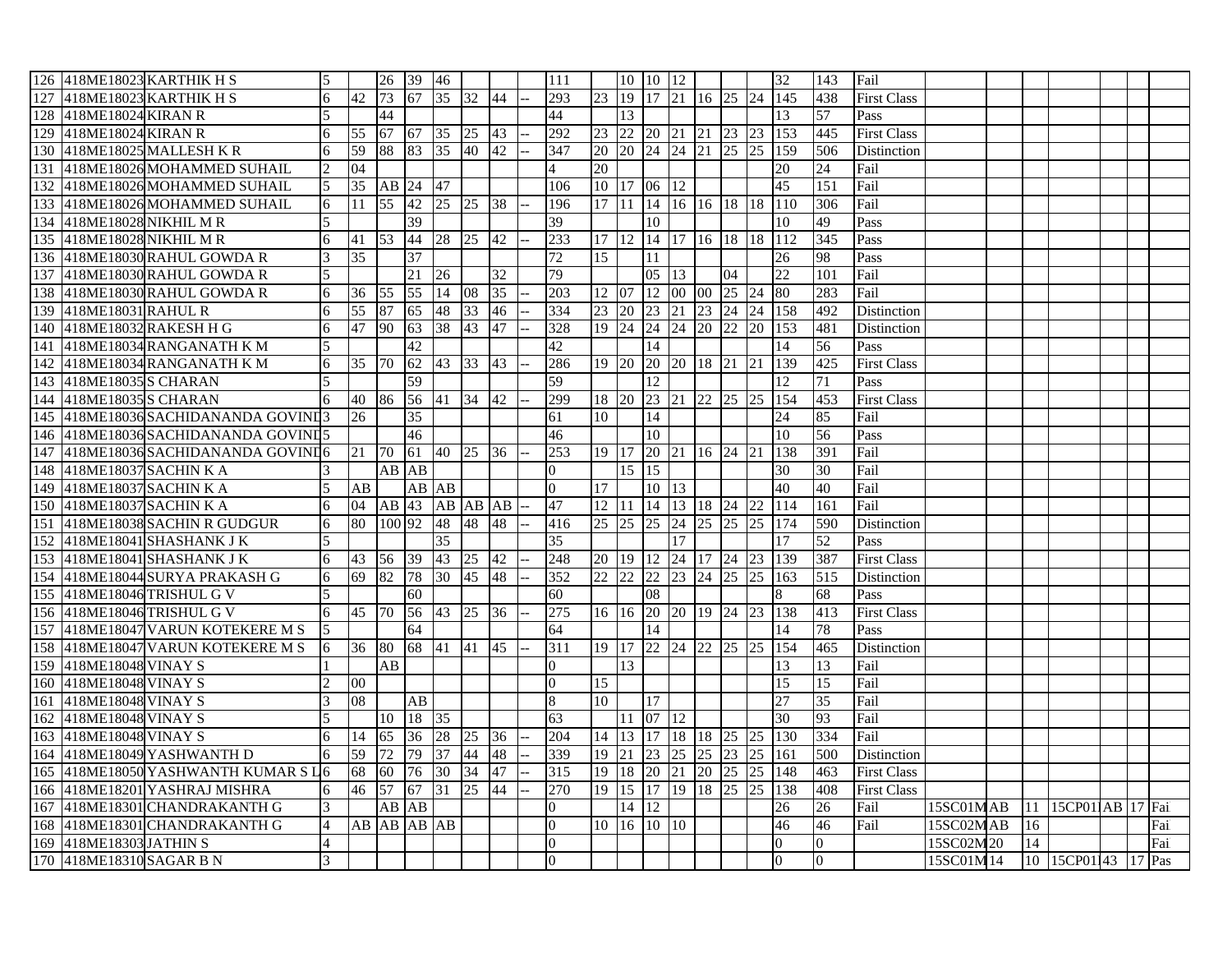|                  | 171 418ME18310 SAGAR B N          | $\overline{4}$ | 16 18 |                           |                     |             |          |                    |                    | 34               | $14 \mid 12$ |                                    |                                 |                   |    |                         |                     | 26                       | 60              | Fail | 15SC02M00 | 18 |  | Fai |
|------------------|-----------------------------------|----------------|-------|---------------------------|---------------------|-------------|----------|--------------------|--------------------|------------------|--------------|------------------------------------|---------------------------------|-------------------|----|-------------------------|---------------------|--------------------------|-----------------|------|-----------|----|--|-----|
| 172              | 418ME18310 SAGAR B N              |                |       |                           | 08 36 35            |             |          |                    |                    | 79               |              |                                    | 10 07 11                        |                   |    |                         |                     | 28                       | 107             | Fail |           |    |  |     |
| 173              | 418ME18310 SAGAR B N              | 6              | 13    |                           | 11 35 25 25 35      |             |          |                    |                    | 144              |              |                                    |                                 |                   |    |                         |                     | 18 15 11 15 17 25 25 126 | 270             | Fail |           |    |  |     |
|                  | 174 418ME19001 A RAHUL            | 3              | 04    |                           | 13 25 35            |             |          | $25 \overline{25}$ |                    | $\overline{127}$ |              |                                    | $11 \quad 11 \quad 12 \quad 10$ |                   |    | 17 13 74                |                     |                          | 201             | Fail |           |    |  |     |
| 175              | 418ME19002 ABHISHEK K             |                |       |                           |                     |             | 25       |                    |                    | 25               |              |                                    |                                 |                   | 14 |                         |                     | 14                       | 39              | Pass |           |    |  |     |
|                  | 176 418ME19003 ABIN S KUMAR       |                |       | 11                        |                     |             |          |                    |                    | 11               |              | 15                                 |                                 |                   |    |                         |                     | $\overline{15}$          | 26              | Fail |           |    |  |     |
| 177              | 418ME19003 ABIN S KUMAR           | 3              | 01    |                           | 18 03 36 25 26 25   |             |          |                    |                    | 134              |              |                                    |                                 |                   |    | 09 10 10 10 14 18 13 84 |                     |                          | 218             | Fail |           |    |  |     |
| 178              | 418ME19005 AJITH S                |                |       |                           |                     |             |          |                    | 36                 | 36               |              |                                    |                                 |                   |    |                         | 18   18             |                          | 54              | Pass |           |    |  |     |
| 179              | 418ME19006 AKASH B R              |                |       | 0 <sub>5</sub>            |                     |             |          |                    |                    | 5                |              | 20                                 |                                 |                   |    |                         |                     | 20                       | 25              | Fail |           |    |  |     |
|                  | 180 418ME19006 AKASH B R          | 3              |       | 05 22 09                  |                     |             | 25       |                    |                    | 61               |              | 10 13 10                           |                                 |                   | 14 |                         |                     | 47                       | 108             | Fail |           |    |  |     |
| 181              | 418ME19007 ALAN R INDRAN          |                |       |                           |                     |             |          | 28                 |                    | 28               |              |                                    |                                 |                   |    | 22                      |                     | 22                       | 50              | Pass |           |    |  |     |
|                  | 182 418ME19008 ANI ACHAPPA Y G    |                |       | $\overline{02}$           |                     |             |          |                    |                    | $\overline{2}$   |              | 16                                 |                                 |                   |    |                         |                     | 16                       | 18              | Fail |           |    |  |     |
|                  | 183 418ME19008 ANI ACHAPPA Y G    | 3              | 00 09 |                           | 01 13 AB            |             |          |                    | 26                 | 49               |              |                                    |                                 | 10 12 10 10 14    |    |                         | 13                  | $\sqrt{69}$              | 118             | Fail |           |    |  |     |
| 184              | 418ME19009 AVINASH N Y            |                |       | 07                        | 13                  |             |          |                    |                    | 20               |              | 14 16                              |                                 |                   |    |                         |                     | 30                       | 50              | Fail |           |    |  |     |
|                  | 185 418ME19009 AVINASH N Y        | 3              | 02    | 03                        | 01                  |             | 25 25 25 |                    |                    | 81               |              | 10 10 10                           |                                 |                   |    | 14 20 13                |                     | 77                       | 158             | Fail |           |    |  |     |
|                  | 186 418ME19010 BHANU PRAKASH B S  | 3              | 35    | 63                        |                     |             | 38       |                    |                    | 136              | 12 13        |                                    |                                 |                   | 14 |                         |                     | 39                       | 175             | Pass |           |    |  |     |
| 187              | 418ME19011 BHUVAN G               |                |       | 61                        |                     |             |          |                    |                    | 61               |              | 20                                 |                                 |                   |    |                         |                     | 20                       | 81              | Pass |           |    |  |     |
|                  | 188 418ME19011 BHUVAN G           | $\mathfrak{Z}$ |       | 75 70                     |                     |             | 34 29 38 |                    |                    | 246              |              | 18 11                              |                                 |                   |    | 22 21 19                |                     | 91                       | 337             | Pass |           |    |  |     |
| 189              | 418ME19012 BRIJESH RAO GHORPADE 1 |                |       | AB                        |                     | AB          |          |                    |                    | $\overline{0}$   |              | 18                                 |                                 | 10                |    |                         |                     | 28                       | 28              | Fail |           |    |  |     |
| 190              | 418ME19012 BRIJESH RAO GHORPADE 2 |                |       |                           | AB                  |             |          |                    |                    | $\overline{0}$   |              |                                    | 06                              |                   |    |                         |                     | 6                        | 6               | Fail |           |    |  |     |
| 191              | 418ME19012 BRIJESH RAO GHORPADE 3 |                |       |                           | AB AB AB AB AB AB 0 |             |          |                    |                    |                  |              |                                    |                                 |                   |    | 03 09 06 00 00 14 03    |                     | 35                       | 35              | Fail |           |    |  |     |
| 192              | 418ME19013 CHANDAN KUMAR H P      | 13             |       |                           |                     |             |          | 29                 |                    | 29               |              |                                    |                                 |                   |    | 22                      |                     | 22                       | 51              | Pass |           |    |  |     |
| 193              | 418ME19014 CHARAN B               |                | 19    | 36                        | AB                  |             |          |                    |                    | 55               |              | 10 20 10                           |                                 |                   |    |                         |                     | 40                       | 95              | Fail |           |    |  |     |
|                  | 194 418ME19014 CHARAN B           | 3              | 00    | 16                        | 02 65 43            |             |          |                    |                    | 126              |              |                                    |                                 | 10 10 10 10 14    |    |                         |                     | 54                       | 180             | Fail |           |    |  |     |
|                  | 195 418ME19015 CHARAN B M         |                |       | 03                        | 03 AB               |             |          |                    |                    | $6\overline{6}$  |              |                                    | 18 19 15                        |                   |    |                         |                     | 52                       | 58              | Fail |           |    |  |     |
| 196              | 418ME19015 CHARAN B M             |                | 01    | 06                        |                     | 11 07 AB AB |          |                    |                    | $\overline{25}$  | 12 10        |                                    |                                 | 12 10 14 17       |    |                         |                     | 75                       | 100             | Fail |           |    |  |     |
| 197              | 418ME19016 CHINMAY S P            |                |       | 07                        |                     |             |          |                    |                    | $\tau$           |              | 13                                 |                                 |                   |    |                         |                     | 13                       | 20              | Fail |           |    |  |     |
|                  | 198 418ME19016 CHINMAY S P        | 3              | 02    |                           | 07 14 57 25         |             |          |                    |                    | 26   131         |              |                                    |                                 | 10 12 12 18 14    |    |                         | 15 81               |                          | 212             | Fail |           |    |  |     |
| 199              | 418ME19018 DINESH S               |                | 15    |                           |                     |             |          |                    |                    | 15               | 17           |                                    |                                 |                   |    |                         |                     | 17                       | $\overline{32}$ | Fail |           |    |  |     |
|                  | 200 418ME19018 DINESH S           | 3              |       | 15 24 18                  |                     |             |          |                    |                    | 57               |              | $13 \overline{)16} \overline{)12}$ |                                 |                   |    |                         |                     | 41                       | 98              | Fail |           |    |  |     |
| 201              | 418ME19021 HEMANTH M              |                |       | $35 \overline{\smash)24}$ |                     |             |          |                    |                    | 59               |              | 15 11                              |                                 |                   |    |                         |                     | 26                       | 85              | Fail |           |    |  |     |
| 202              | 418ME19022 HEMANTH M R            |                |       |                           | AB 00 01            |             |          |                    |                    | $\mathbf{1}$     |              |                                    | 12 11 12                        |                   |    |                         |                     | 35                       | 36              | Fail |           |    |  |     |
| 203              | 418ME19022 HEMANTH M R            | 3              | 00    | 01                        | 01 10 25 25 25      |             |          |                    |                    | 87               |              |                                    |                                 |                   |    | 09 05 10 00 14 20 13    |                     | $\overline{71}$          | 158             | Fail |           |    |  |     |
|                  | 204 418ME19023 HRITHIK N          | 3              | 26    | 48 36                     |                     |             | 25       |                    |                    | 135              |              | 10 14 15                           |                                 |                   | 14 |                         |                     | 53                       | 188             | Fail |           |    |  |     |
| 205              | 418ME19025 JEEVAN R               |                |       | $00\,$                    | 03                  |             |          |                    |                    | 3                |              | 11 10                              |                                 |                   |    |                         |                     | 21                       | $\overline{24}$ | Fail |           |    |  |     |
|                  | 206 418ME19025 JEEVAN R           |                |       | $\overline{02}$           |                     |             |          |                    |                    |                  |              | 12                                 |                                 |                   |    |                         |                     | $\overline{12}$          | 14              | Fail |           |    |  |     |
| 207              | 418ME19025 JEEVAN R               | 3              | 02    | $ 01\rangle$              | 01 04 25            |             |          |                    | $26 \overline{59}$ |                  |              |                                    |                                 | 10 10 11 00 14    |    |                         | 16 61               |                          | 120             | Fail |           |    |  |     |
| 208              | 418ME19026 JEEVAN S               |                |       | 03                        | 05                  |             |          |                    |                    | 8                |              | 19 14                              |                                 |                   |    |                         |                     | 33                       | 41              | Fail |           |    |  |     |
| 209              | 418ME19026 JEEVAN S               | 3              | 01    | 09                        | 02                  |             | 38       |                    |                    | 50               |              | 10 10 11                           |                                 |                   | 18 |                         |                     | 49                       | 99              | Fail |           |    |  |     |
| 210              | 418ME19028 MADHUSUDHAN ML         |                |       |                           |                     |             |          |                    | $AB$ 0             |                  |              |                                    |                                 |                   |    |                         | 13 13               |                          | 13              | Fail |           |    |  |     |
| 211              | 418ME19029 MAHESH S GOWDA         | 3              |       |                           |                     |             | 45       |                    |                    | 45               |              |                                    |                                 |                   | 25 |                         |                     | 25                       | 70              | Pass |           |    |  |     |
| 212              | 418ME19031 MANOJ H G              |                |       | 12                        | 07                  |             |          |                    |                    | 19               |              | 16 10                              |                                 |                   |    |                         |                     | 26                       | 45              | Fail |           |    |  |     |
| $\overline{2}13$ | 418ME19031 MANOJ H G              | $\mathcal{F}$  | 01    | 14                        | 01 23 25 25 26 115  |             |          |                    |                    |                  |              |                                    |                                 | 10 10 11 10 18 23 |    |                         | $13 \overline{)95}$ |                          | 210             | Fail |           |    |  |     |
|                  | 214 418ME19032 MANOJ S            |                |       | 22                        |                     |             |          |                    |                    | 22               |              | 20                                 |                                 |                   |    |                         |                     | 20                       | 42              | Fail |           |    |  |     |
|                  | 215 418ME19032 MANOJ S            | $\mathfrak{Z}$ |       |                           | 35 17               |             |          |                    |                    | 25 29 26 132     |              |                                    | 10 11                           |                   |    | 18 21 13 73             |                     |                          | 205             | Fail |           |    |  |     |
|                  |                                   |                |       |                           |                     |             |          |                    |                    |                  |              |                                    |                                 |                   |    |                         |                     |                          |                 |      |           |    |  |     |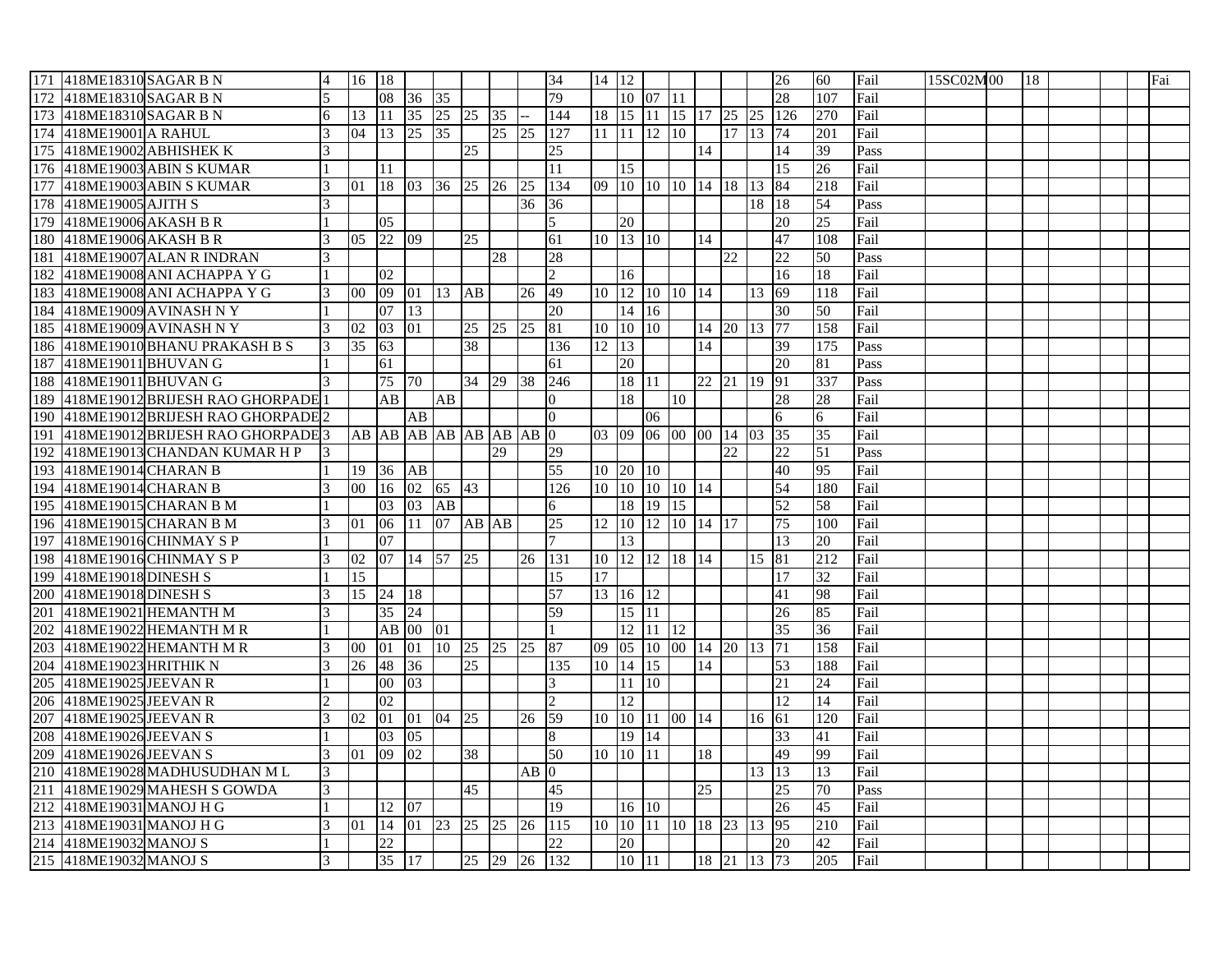|                   |                          | 216 418ME19033 MOHAMMED MATEEN | 13                       |                 | 24 07           |             |    |                 |             | 38 69    |                 |               | 11 13        |                      |          |                 |    | 15 39 |                    | 108             | Fail               |           |               |                     |          |     |
|-------------------|--------------------------|--------------------------------|--------------------------|-----------------|-----------------|-------------|----|-----------------|-------------|----------|-----------------|---------------|--------------|----------------------|----------|-----------------|----|-------|--------------------|-----------------|--------------------|-----------|---------------|---------------------|----------|-----|
| 217               |                          | 418ME19034 MOHAN UR            |                          |                 | 35              | 11          |    | 25              |             |          | 71              |               | $13 \,   10$ |                      |          | 14              |    |       | 37                 | 108             | Fail               |           |               |                     |          |     |
| 218               |                          | 418ME19036 PAVAN KUMAR N       |                          |                 | $\overline{35}$ |             | 15 |                 |             |          | 50              |               | 21           |                      | 19       |                 |    |       | 40                 | 90              | Fail               |           |               |                     |          |     |
| 219               |                          | 418ME19036 PAVAN KUMAR N       |                          | 07              | $\overline{24}$ |             |    |                 |             |          | $\overline{31}$ | 13 10         |              |                      |          |                 |    |       | $\overline{23}$    | 54              | Fail               |           |               |                     |          |     |
| 220               | 418ME19037 PAVAN P       |                                |                          | 35              | 02              | 19 35       |    |                 |             |          | 91              |               |              | 08 10 12 10          |          |                 |    |       | 40                 | 131             | Fail               |           |               |                     |          |     |
| 221               | 418ME19037 PAVAN P       |                                |                          | $00\,$          | 01 02           |             |    |                 |             | 26       | 29              | 05 10         |              | 11                   |          |                 |    | 13 39 |                    | 68              | Fail               |           |               |                     |          |     |
| 222               | 418ME19039 PUNITH N      |                                |                          | 19              | 00              |             |    |                 |             |          | 19              | 21 13         |              |                      |          |                 |    |       | 34                 | 53              | Fail               |           |               |                     |          |     |
| 223               | 418ME19039 PUNITH N      |                                |                          | 00              | 00 01           |             |    | 25              |             | 25       | 51              | 10 10         |              | 12                   |          | 14              |    | 13 59 |                    | 110             | Fail               |           |               |                     |          |     |
| 224               | 418ME19040 RAHUL L       |                                |                          |                 | $\overline{35}$ |             |    |                 |             |          | $\overline{35}$ |               | 20           |                      |          |                 |    |       | 20                 | 55              | Pass               |           |               |                     |          |     |
| 225               | 418ME19040 RAHUL L       |                                |                          | 20              | 12 01           |             |    | 36              |             |          | 69              |               | 10 10 11     |                      |          | 18              |    |       | 49                 | 118             | Fail               |           |               |                     |          |     |
| 226               |                          | 418ME19041 RATHNA SWAMY M      |                          | AB              | $AB$ 00         |             |    |                 |             |          | $\Omega$        | 17 23         |              | 20                   |          |                 |    |       | 60                 | 60              | Fail               |           |               |                     |          |     |
| 227               |                          | 418ME19041 RATHNA SWAMY M      | 3                        | AB              | 03 01           |             |    | 25              |             |          | 29              |               | 13 10 12     |                      |          | 14              |    |       | 49                 | 78              | Fail               |           |               |                     |          |     |
| 228               |                          | 418ME19044 SACHIN GOWDA M      |                          |                 | $\overline{46}$ | 20          |    | 42              |             |          | 108             |               | 10 13        |                      |          | $\overline{24}$ |    |       | 47                 | 155             | Fail               |           |               |                     |          |     |
| 229               | 418ME19046 SAGAR B K     |                                |                          |                 | AB 00 00        |             |    |                 |             |          | $\Omega$        | 15 12         |              | $ 10\rangle$         |          |                 |    |       | $\overline{37}$    | 37              | Fail               |           |               |                     |          |     |
|                   | 230 418ME19046 SAGAR B K |                                |                          | 00              |                 | 00 01 09    |    | 25              |             | 25       | 60              | 05 06         |              | 10 00 14             |          |                 |    | 13 48 |                    | 108             | Fail               |           |               |                     |          |     |
| 231               |                          | 418ME19049 SHASHANK MT         |                          |                 | 43              |             |    |                 |             |          | 43              |               | 21           |                      |          |                 |    |       | 21                 | 64              | Pass               |           |               |                     |          |     |
| 232               |                          | 418ME19049 SHASHANK MT         |                          | AB 35           |                 |             |    |                 |             |          | 35              | 10 10         |              |                      |          |                 |    |       | 20                 | 55              | Fail               |           |               |                     |          |     |
| 233               |                          | 418ME19050 SHASHANK R          |                          |                 | AB              |             |    |                 |             |          | $\Omega$        |               | 21           |                      |          |                 |    |       | 21                 | $\overline{21}$ | Fail               |           |               |                     |          |     |
| 234               |                          | 418ME19050 SHASHANK R          |                          | 04              | 04 10           |             |    | 25              |             |          | 43              |               | 11 13 11     |                      |          | 18              |    |       | 53                 | 96              | Fail               |           |               |                     |          |     |
| 235               | 418ME19051SIDDESHG       |                                |                          |                 | 47              |             |    |                 |             |          | 47              |               | 22           |                      |          |                 |    |       | 22                 | 69              | Pass               |           |               |                     |          |     |
| 236               | 418ME19051 SIDDESH G     |                                |                          | 24              | 25              | 24          |    |                 |             |          | 73              |               | 11 10 10     |                      |          |                 |    |       | 31                 | 104             | Fail               |           |               |                     |          |     |
|                   | 237 418ME19053 SUHAS A   |                                | $\vert$ 3                | 04              | 26              | 14          |    |                 |             |          | 44              |               | 10 14 12     |                      |          |                 |    |       | 36                 | 80              | Fail               |           |               |                     |          |     |
| 238               |                          | 418ME19054 SUNIL NAIK A        |                          |                 |                 |             |    |                 |             | 38       | 38              |               |              |                      |          |                 |    |       | 22                 | 60              | Pass               |           |               |                     |          |     |
| 239               |                          | 418ME19055 SWADEEP S S         |                          | 05              | 07              | 03          |    |                 |             |          | 15              |               | 10 10 10     |                      |          |                 |    |       | $\overline{30}$    | 45              | Fail               |           |               |                     |          |     |
| 240               |                          | 418ME19056 SYED UMMER IBRAHIM  |                          |                 | 21              |             |    |                 |             |          | 21              |               | 24           |                      |          |                 |    |       | $\overline{24}$    | 45              | Fail               |           |               |                     |          |     |
| 241               |                          | 418ME19056 SYED UMMER IBRAHIM  | 13                       | 07              | 35 15           |             |    |                 |             |          | $\overline{57}$ |               | 10 12 10     |                      |          |                 |    |       | 32                 | 89              | Fail               |           |               |                     |          |     |
| 242               | 418ME19057 THEJAS M      |                                |                          | 21              |                 | 35          |    |                 |             |          | 56              | 11            |              | 10                   |          |                 |    |       | 21                 | 77              | Fail               |           |               |                     |          |     |
| $\overline{2}$ 43 |                          | 418ME19058 TRISHANTH M         |                          |                 | 36 02           |             |    |                 |             |          | 38              |               | 22 16        |                      |          |                 |    |       | 38                 | 76              | Fail               |           |               |                     |          |     |
| 244               |                          | 418ME19058 TRISHANTH M         |                          | 00 <sup>1</sup> | 04              | $00\,$      |    | 25              |             |          | 29              | 10 10         |              | $\overline{11}$      |          | $18\,$          |    |       | 49                 | 78              | Fail               |           |               |                     |          |     |
| 245               |                          | 418ME19061 YASHAVANTH D        | 3                        | 17              | 49              | 42          |    |                 |             |          | 108             |               | 17 13 11     |                      |          |                 |    |       | 41                 | 149             | Fail               |           |               |                     |          |     |
| 246               |                          | 418ME19302 GAGAN KUMAR A       | 3                        |                 |                 |             |    |                 |             |          | $\Omega$        |               |              |                      |          |                 |    |       | $\Omega$           | $\Omega$        |                    | 15SC01M53 | <sup>16</sup> |                     |          | Pas |
| 247               |                          | 418ME19302 GAGAN KUMAR A       | 6                        | 51              | <b>47</b>       | 64          | 30 | $\overline{35}$ | 42          |          | 269             |               |              | 19 15 16 15 18 25 24 |          |                 |    |       | 132                | 401             | <b>First Class</b> |           |               |                     |          |     |
| 248               | 418ME19303 KARTHIK S     |                                | 3                        |                 |                 |             |    |                 |             |          | $\Omega$        |               |              |                      |          |                 |    |       | $\Omega$           | $\overline{0}$  |                    | 15SC01M59 |               | 15 15CP01151        | $15$ Pas |     |
| 249               | 418ME19303 KARTHIK S     |                                | $\overline{\phantom{0}}$ |                 |                 | 63          |    |                 |             |          | 63              |               |              | 08                   |          |                 |    |       | 8                  | 71              | Pass               |           |               |                     |          |     |
| 250               | 418ME19303 KARTHIK S     |                                | 6                        | 65              | 56              | 70          | 27 | 25              | 41          |          | 284             | 18   18       |              | 19                   | 17 21    |                 | 20 | 22.   | 135                | 419             | <b>First Class</b> |           |               |                     |          |     |
| 251               |                          | 418ME19304 MANJESH M R         |                          |                 |                 | 43          |    |                 |             |          | 43              |               |              | 14                   |          |                 |    |       | 14                 | 57              | Pass               | 15SC01M36 |               | 15 15CP01140 17 Pas |          |     |
| 252               |                          | 418ME19304 MANJESH M R         |                          |                 | 0.5             | 36 52       |    |                 |             |          | 93              |               |              | $14 \,   10 \,  $    | 13       |                 |    |       | 37                 | 130             | Fail               |           |               |                     |          |     |
| 253               |                          | 418ME19304 MANJESH MR          | 6                        | 21              | 08              |             |    | 43 25 25 36     |             |          | 158             | $20\sqrt{16}$ |              | 12                   | 22 24 25 |                 |    | 25    | 144                | 302             | Fail               |           |               |                     |          |     |
| 254               | 418ME19305 MANOJ R       |                                | 5                        |                 | $00\,$          | AB AB       |    |                 |             |          | $\Omega$        |               | 10           | 07                   | 12       |                 |    |       | 29                 | 29              | Fail               |           |               |                     |          |     |
| 255               | 418ME19305 MANOJ R       |                                | 6                        | 07              | 06              | AB AB AB 39 |    |                 |             |          | 52              | $19 \vert 12$ |              |                      |          |                 |    |       | 13 17 15 19 19 114 | 166             | Fail               |           |               |                     |          |     |
| 256               | 418ME19307 SANJAY R      |                                |                          | AB              | AB AB           |             |    |                 |             |          | $\Omega$        | 10 06         |              | 05                   |          |                 |    |       | 21                 | $\overline{21}$ | Fail               | 15SC01MAB |               | 12 15CP011AB 10 Fai |          |     |
| 257               | 418ME19307 SANJAY R      |                                | 5                        | $AB$ 00         |                 | 03 AB       |    |                 | $AB$ $AB$ 3 |          |                 | 10 06         |              | 00 11                |          |                 | 05 | 20 52 |                    | 55              | Fail               |           |               |                     |          |     |
| 258               | 418ME19307 SANJAY R      |                                | 6                        | 01              | 02              | 03 AB AB AB |    |                 |             |          | 6               | 14 04         |              | 11                   | 00 00    |                 | 19 | 19 67 |                    | 73              | Fail               |           |               |                     |          |     |
|                   |                          |                                |                          |                 |                 |             |    |                 |             |          |                 |               |              |                      |          |                 |    |       |                    |                 |                    |           |               |                     |          |     |
| 259               |                          | 418ME19308 SANJAY SHEKAR C     | 5                        | AB              | $00\,$          | 04          | 08 |                 |             | 30 30 72 |                 | 10 10         |              | $00\,$               | 10       |                 | 05 | 15 50 |                    | 122             | Fail               |           |               |                     |          |     |